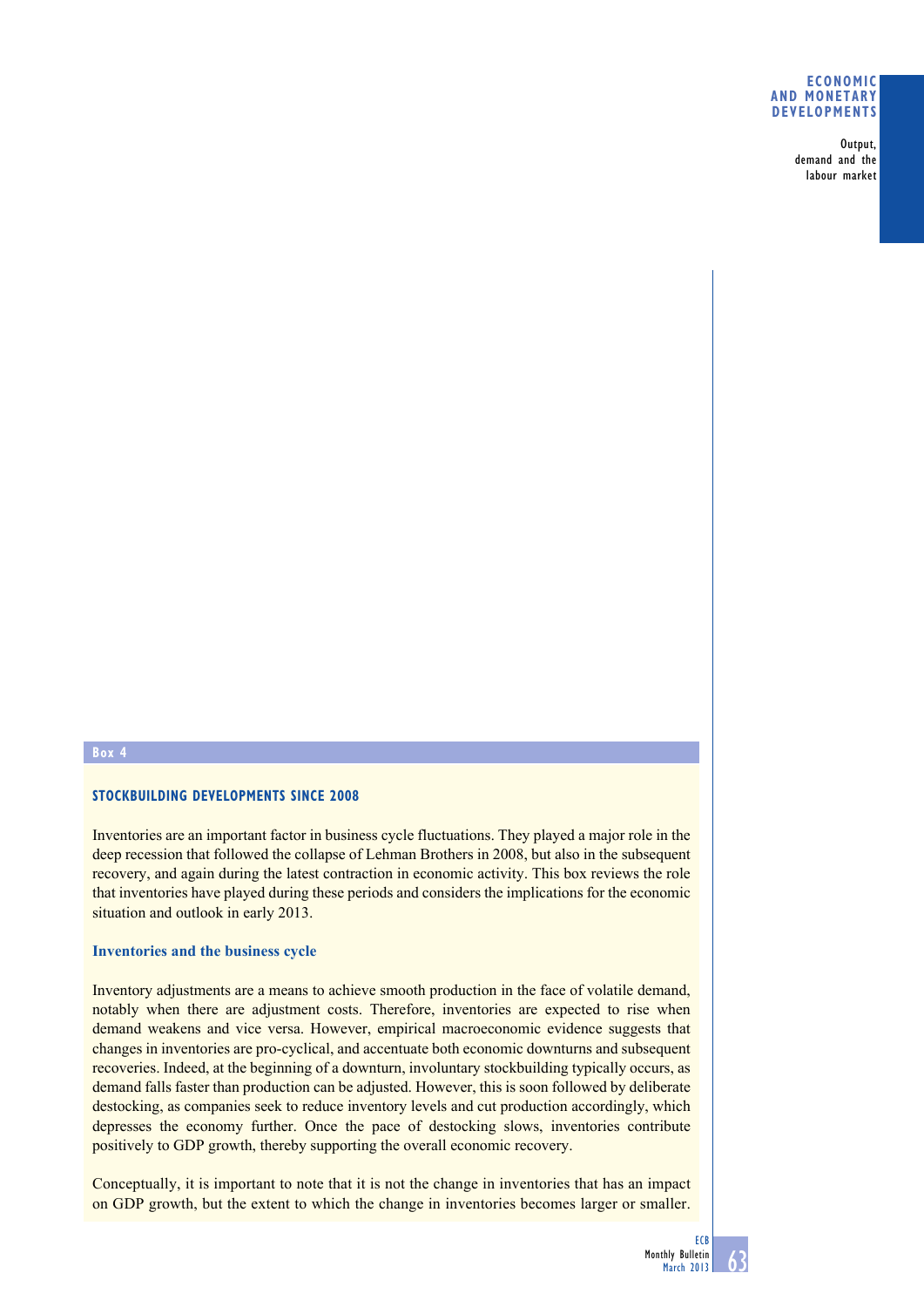Put differently, the contribution of inventories to GDP growth depends on whether there is a pick-up or slowdown in the pace of destocking or restocking. Thus, a positive contribution by inventories to growth may arise from faster restocking, but also from slower destocking. Slower destocking often occurs during a recovery, just after the trough, when the pace of destocking is often the fastest.

In practical terms, inventory analysis at the macroeconomic level is challenging. There are substantial data issues, because changes in inventories are difficult to track and measure, and hard data on inventories are prone to revision. The analysis of inventories in the euro area is predominantly carried out on the basis of quarterly national accounts data as no monthly statistics are available.<sup>1</sup> National accounts data are usefully complemented by business surveys published by the European Commission and other sources.<sup>2</sup>

# **The inventory cycle in the 2008-09 recession and the subsequent recovery**

Following the bankruptcy of Lehman Brothers in 2008, amid very tight financing conditions an abrupt destocking movement was set in motion on the back of worsening prospects for demand. As shown in Chart A, in the second quarter of 2009 there was a reduction in inventory levels in

- 1 The advantage of national accounts data is that they provide, in principle, full coverage. However, caution is needed when interpreting changes in inventories on the basis of national accounts, because inventories are the least reliable component of the expenditure breakdown of GDP. Owing to the frequent lack of actual source data on inventories at a quarterly frequency, changes in inventories often play a prominent role in the balancing process of national accounts and thus contain a large residual component. Moreover, data on inventory developments are often substantially revised. See the box entitled "The reliability of estimates of euro area GDP growth and its components", *Monthly Bulletin*, ECB, June 2006.
- 2 See for more details the box entitled "Stockbuilding theoretical considerations and recent developments", *Monthly Bulletin*, ECB, May 2012.



(diffusion indices; EUR billions)

**national accounts data and the Pmi**

(point changes in diffusion indices; percentage points of GDP)



**chart b contribution of inventories to GdP growth in the euro area according to** 

-0.8 -0.6 -0.4  $-0.2$  $0.0$ 0.2 0.4 0.6 0.8 -6  $\overline{A}$ -2  $\Omega$  $\overline{2}$ 4 6 2004 2005 2006 2007 2008 2009 2010 2011 2012 input inventories (left-hand scale) ..... total inventories (left-hand scale) **ESA 95** inventories (right-hand scale) Sources: Markit, Eurostat and ECB calculations. Notes: National accounts data: contributions in chain-linked volumes. PMI: changes in indices (in percentage points).

Sources: Markit, Eurostat and ECB calculations. Notes: National accounts data: change of inventories, in value terms. PMI: average of retail inventories and manufacturing

input and finished goods inventories.

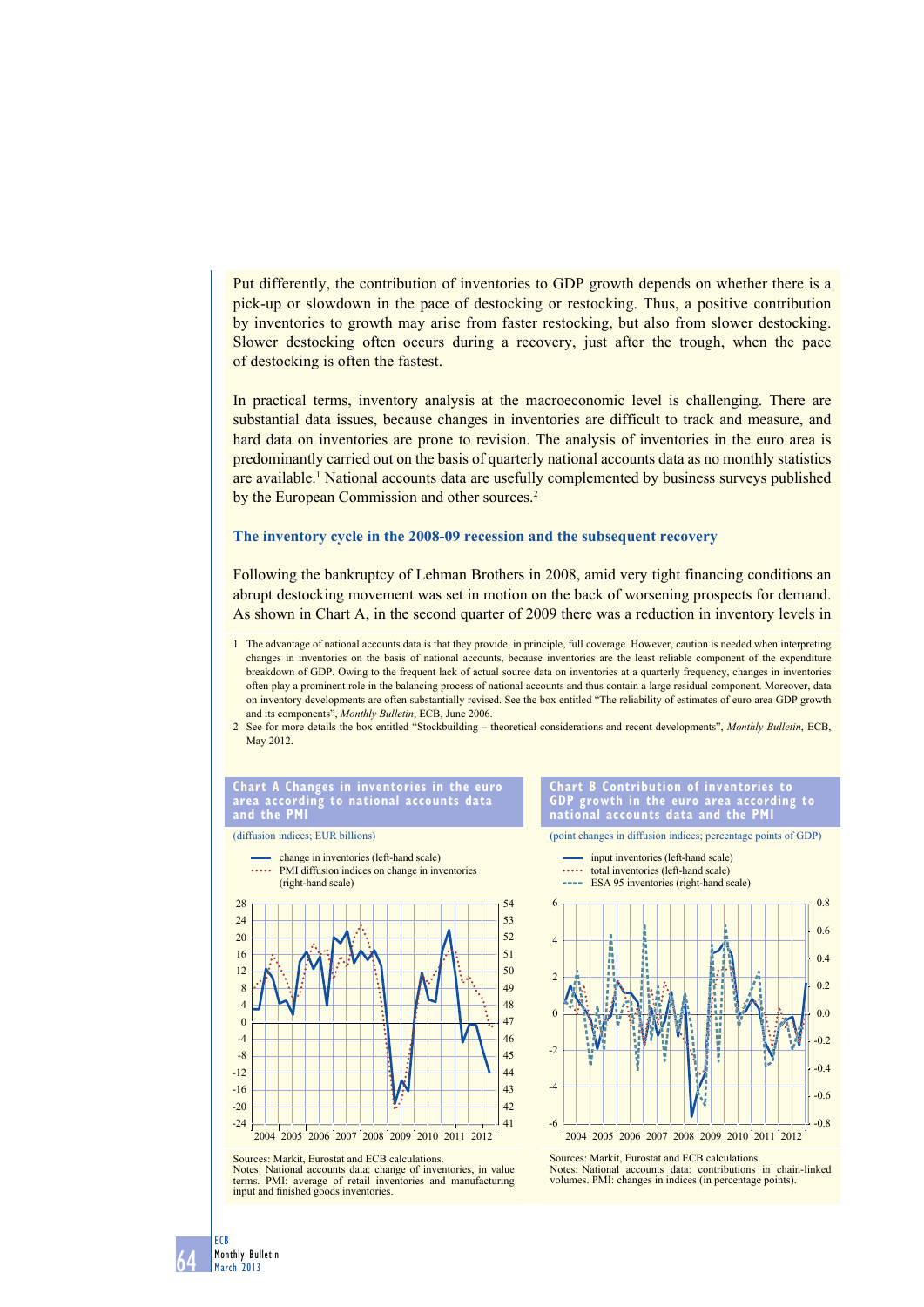Output, demand and the labour market

| (percentage changes; percentage points) |                   |                                           |                   |
|-----------------------------------------|-------------------|-------------------------------------------|-------------------|
|                                         | O3 2008 - O2 2009 | O <sub>2</sub> 2009 - O <sub>2</sub> 2011 | Q2 2011 - Q4 2012 |
| <b>GDP</b>                              | $-4.7$            | 3.9                                       | $-1.1$            |
| Contribution of domestic demand         | $-2.9$            | 1.1                                       | $-2.1$            |
| of which:                               |                   |                                           |                   |
| Private consumption                     | $-0.5$            | 0.6                                       | $-0.9$            |
| Government consumption                  | 0.4               | 0.2                                       | $-0.1$            |
| Fixed capital investment                | $-2.8$            | 0.4                                       | $-1.1$            |
| Contribution of net trade               | $-0.6$            | 1.2                                       | 22                |
| Contribution of change in inventories   | $-1.4$            | 1.5                                       | $-1.2$            |

**euro area GdP growth rate and contribution by demand component**

Source: Eurostat.

the euro area of €19 billion, or 0.8% of GDP, a sharp turnaround from the pace of stockbuilding in the first quarter of 2008 (0.7% of GDP, or an increase of €17 billion). Anecdotal evidence at that time suggested that there had been a general striving for cash, and that the saving of cash had been a key factor driving the destocking. Also, voluntary destocking of inputs by manufacturing firms and by retailers and wholesalers alike initially contributed to the involuntary stocking of finished goods by manufacturers, who were unable to cut production fast enough to prevent the ratio of finished goods inventories to sales from rising above desired levels.<sup>3</sup> This was in line with a typical pattern, whereby an "inventory shock" leads first to a change in the composition of inventories and then to a change in the level of overall inventories, when increasingly larger production reductions permit an increasingly faster pace of destocking.<sup>4</sup> Eventually, inventories accounted for more than a quarter of the overall decline in real GDP of 4.7% between the third quarter of 2008 and the second quarter of 2009, a significantly greater negative contribution than that of private consumption (see the table).

From mid-2009 improved demand expectations, more favourable financing conditions and perhaps excessively lean inventories led to a rapid easing in the pace of destocking, which eventually turned into restocking in early 2010 according to national accounts data (see Chart A). The slowdown in the pace of destocking alone lifted GDP significantly in the third quarter of 2009, contributing to an earlier and faster recovery than had been generally anticipated. In addition, from the third quarter of 2009 to the second quarter of 2011, a long sequence of mostly positive quarterly contributions of the changes in inventories to GDP growth amounted to a cumulated total of 1.5 percentage points, or about two-fifths of GDP growth over that period (as documented in the table).

# **Inventory correction of 2011-12**

The restocking reported in the national accounts since the first quarter of 2010 peaked in the second quarter of 2011 at 0.9% of GDP (in value terms). This rather vigorous restocking was probably more a reflection of the stronger than anticipated recovery in activity at that time, rather than a deliberate attempt by firms to relax the tight inventory policies that had been put in place after the bankruptcy of Lehman Brothers. Indeed, surveys and anecdotal evidence pointed

4 The destocking that occurred after the collapse of Lehman brothers was also a worldwide phenomenon. It was seen in the United States, the United Kingdom, China and Japan, but also, spectacularly, in certain countries such as South Korea and Russia (where the inventory adjustment was the largest in the fourth quarter of 2008). This contributed to the very marked contraction in international trade in the fourth quarter of 2008 and the first quarter of 2009.



<sup>3</sup> See the box entitled "Recent developments in stock building", *Monthly Bulletin*, ECB, May 2009.